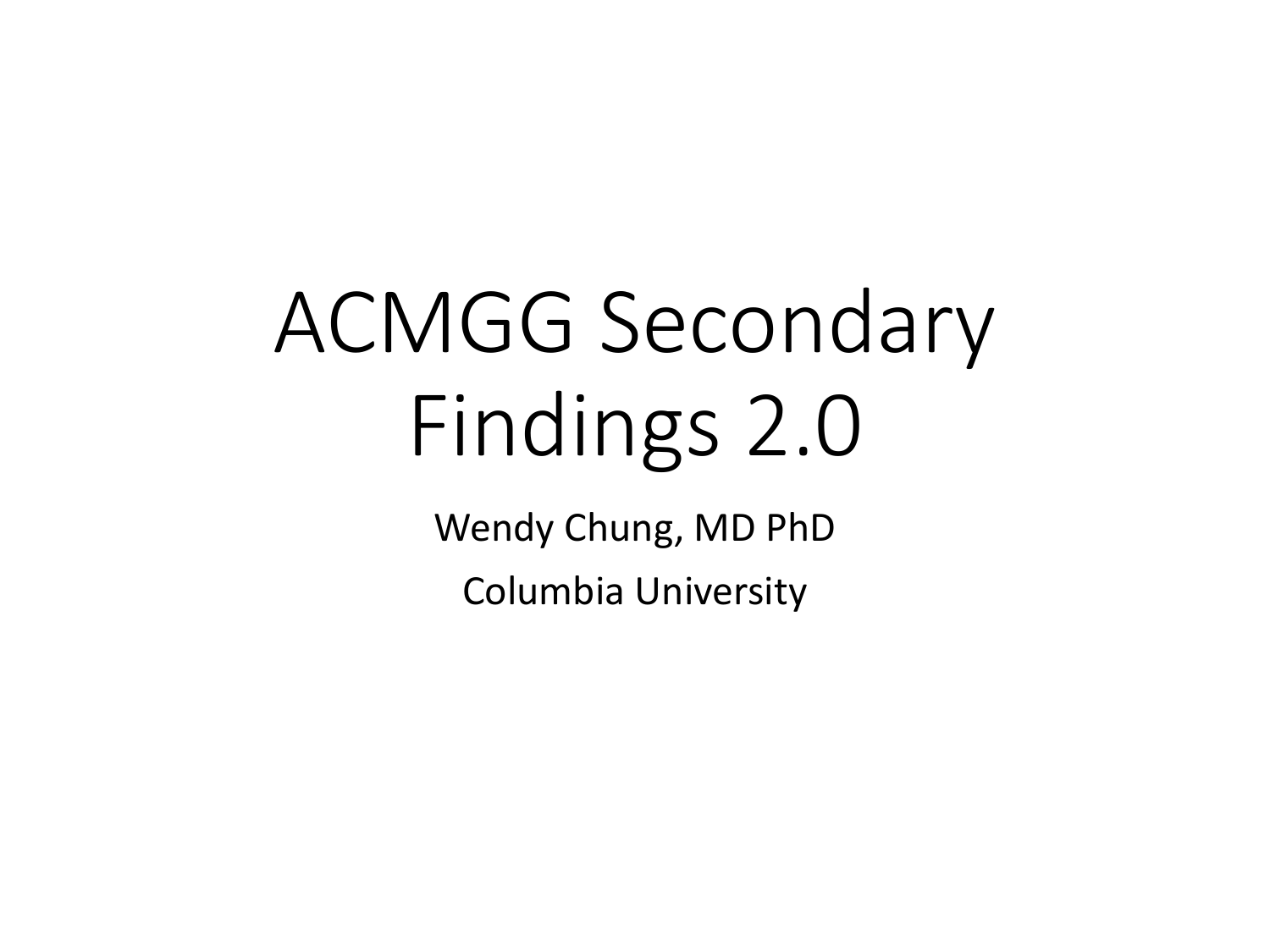## Secondary Findings

- In 2013 ACMG "... Working Group elected to present recommendations in the form of a 'minimum list' of *incidental findings to report from clinical sequencing."*
	- *"Disorders for which preventive measures and/or treatments were available and disorders in which individuals with pathogenic*  mutations might be asymptomatic for long periods of time."
	- High bar: Known Pathogenic (KP) and Expected Pathogenic (EP) variants
- In 2014 "secondary findings" term was adopted and patients were given "opt-out" option as recommended by the Presidential Commission on Bioethical Issues and surveys among the ACMG members.
- In 2016 the 'minimum list' was updated to 59 genes.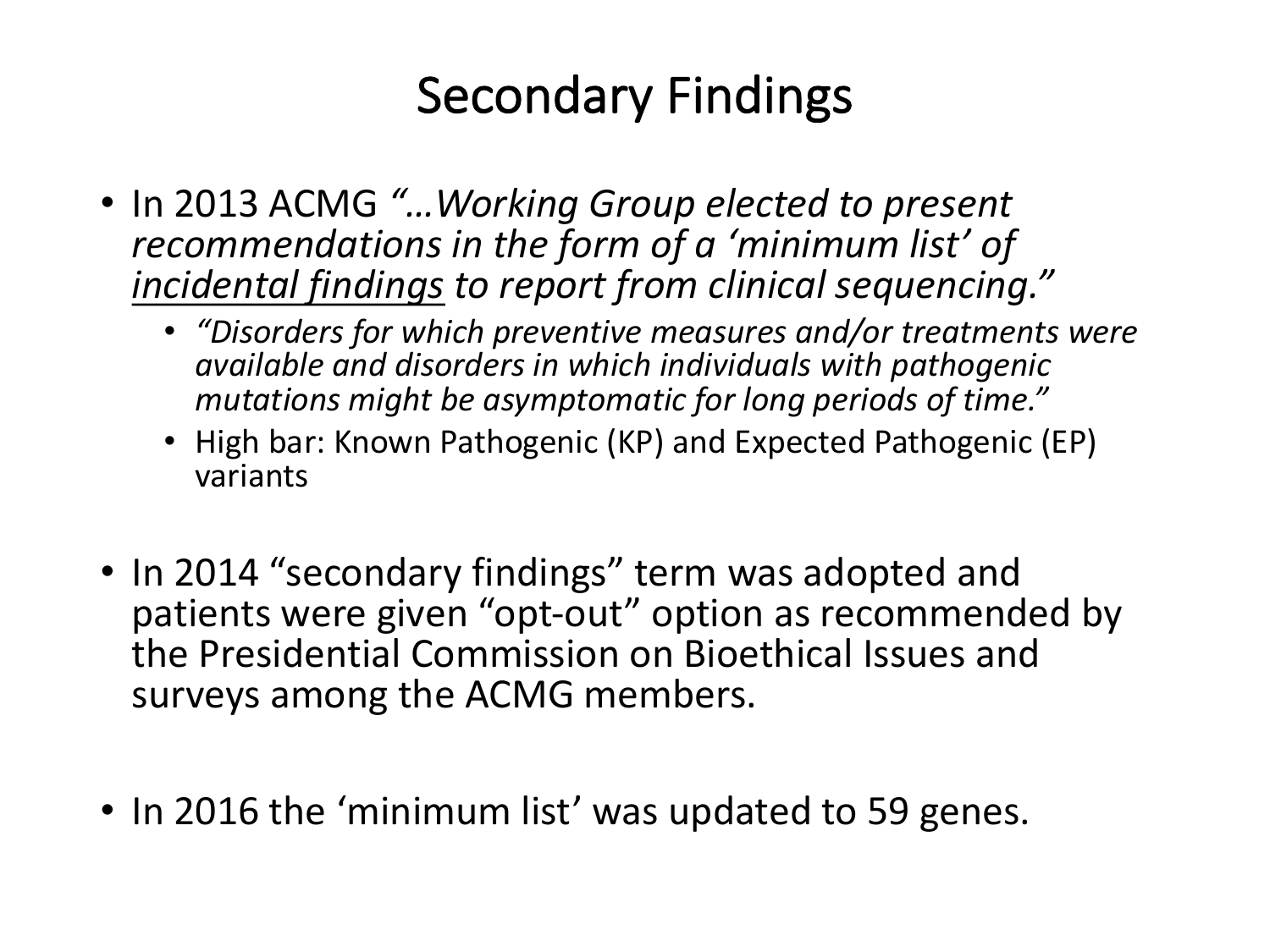## Process for Making Changes to the 56 Genes

- Nominations for genes/conditions to add to, or remove from, the SF list were accepted from ACMG members via a nomination form. Announcements made to ACMG, College of American Pathologists, Association of Molecular Pathologists, American Society of Clinical Oncology, American College of Cardiology membership
- Data collected included phenotypes, prevalence, and reported variants in the gene from ClinVar and the Human Gene Mutation Database.
- Clinical features, likelihood of early clinical diagnosis by a pediatrician/internist, molecular genetic characteristics, clinical genetic testing options, and medical actionability.
- Each form was presented by the submitter or a designee followed by a vote of the committee.
- ACMG Board of Directors voted on the list.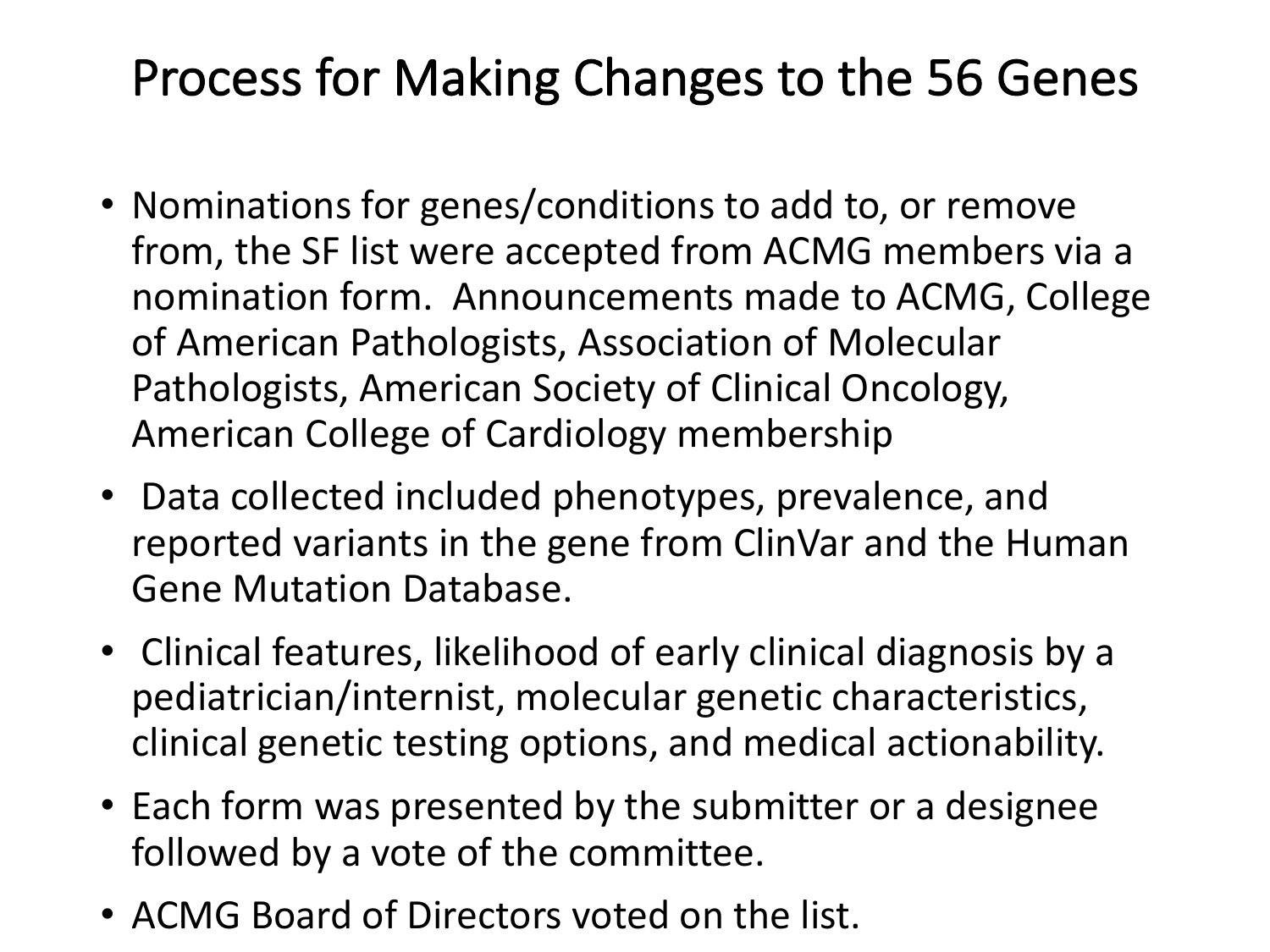## Secondary Findings

- Secondary Findings Working Group Gene Inclusion/Removal Criteria
	- 1. Severity of disease/nature of the health threat
	- 2. Likelihood of the disease/health threat materializing (i.e., penetrance)
	- 3. Efficacy of specific intervention(s)
	- 4. Overall strength of the current knowledge base about the gene/condition
	- 5. Acceptability of the proposed intervention based on its risks and benefits
- ClinGen Actionability Working Group
	- "Actionability Evidence Based Summaries" for genes/conditions on the secondary findings list.



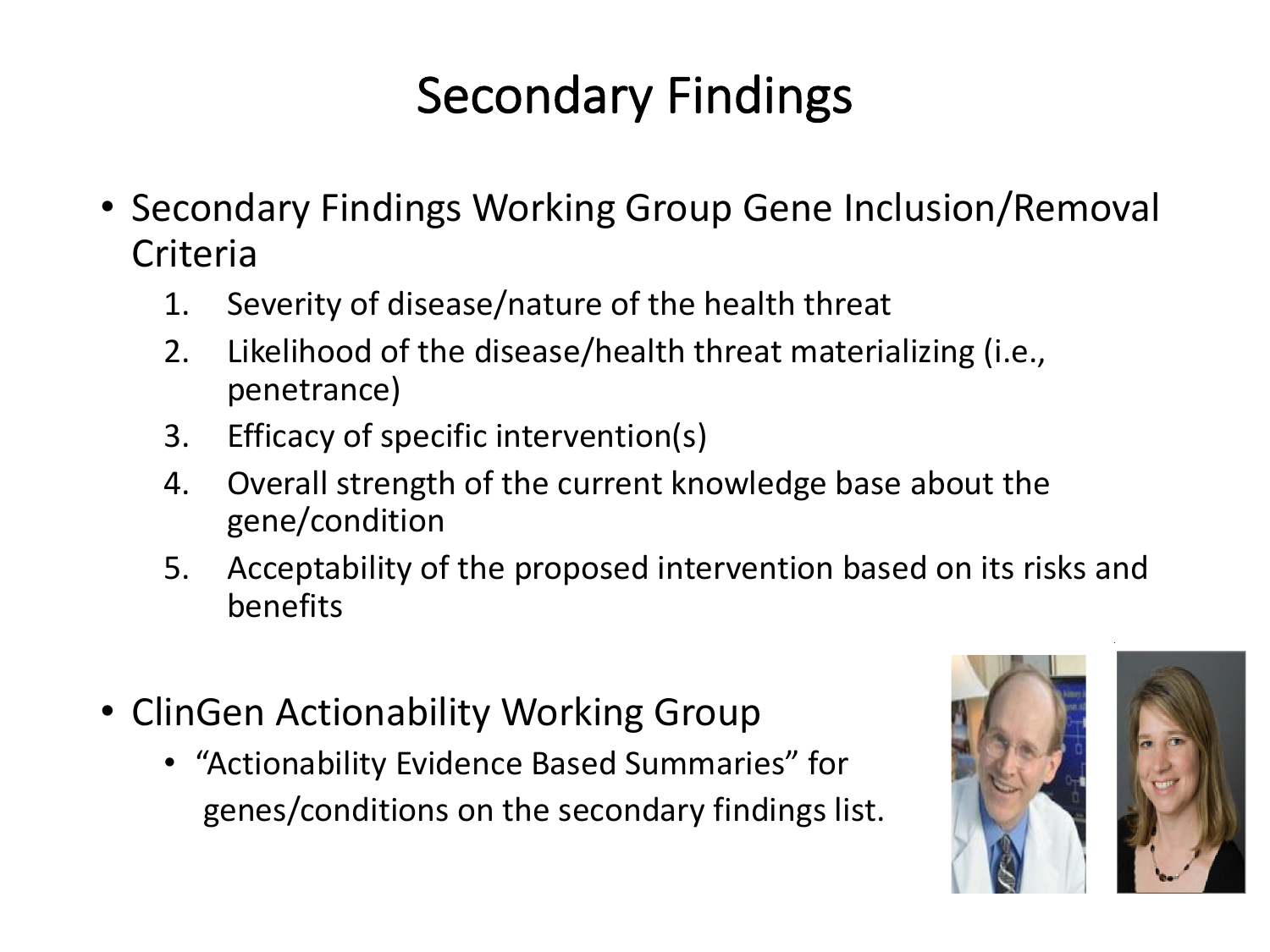### Changes in the Secondary Findings List:  $56 \Rightarrow 59$

| <b>ACMG 2013</b>             | <b>Gene#</b> |
|------------------------------|--------------|
| ⊕Oncologic                   | 23           |
| ⊕ Cardiac                    | 20           |
| ± Aortic Aneurysm Conditions | 8            |
| ⊕Metabolic/Other             | 5            |
| <b>Total</b>                 |              |

| <b>□</b> Oncologic                                |
|---------------------------------------------------|
| Hereditary paragangliomapheochromocytoma syndrome |
| Lynch Syndrome                                    |
| Juvenile Polyposis                                |
| Tuberous sclerosis complex                        |
| <b>HBOC</b>                                       |
| Neurofibromatosis Type 2                          |
| PTEN hamartoma tumor syndrome                     |
| Peutz-Jeghers Syndrome                            |
| Retinoblastoma                                    |
| Li-Fraumeni Syndrome                              |
| MEN type 2 / Famillary Medullary Thyroid Cancer   |
| Von Hippel-Lindau syndrome                        |
| WT1-related Wilms Tumor                           |
| MEN type 1                                        |
| <b>Familial Adenomatosis Polyposis</b>            |
| MYH-associated poluposis                          |

| <b>ACMG 2016</b>             | Gene# |
|------------------------------|-------|
| ⊕Oncologic                   | 25    |
| ⊕ Cardiac                    | 20    |
| ± Aortic Aneurysm Conditions |       |
| <b>⊞Metabolic/Other</b>      |       |
| <b>Tota</b>                  |       |

| <b>□ Cardiac</b>                      |  |
|---------------------------------------|--|
| HCM/DCM                               |  |
| Arrhythmogenic right ventricular      |  |
| cardiomyopathy                        |  |
| Romano-Ward long-QT syndrome          |  |
| types 1,2, and 3, Brugada Syndrome    |  |
| Catecholaminergic polymorphic         |  |
| ventricular tachycardia               |  |
| <b>E Aortic Aneurysm Conditions</b>   |  |
| FTAAD                                 |  |
| Loeys-Dietz syndrome                  |  |
| Marfan Syndrome                       |  |
| Ehlers-Danlos syndrome, vascular type |  |
| □Metabolic/Other                      |  |
| Familial hypercholesterolemia         |  |
| Malignant hyperthermia susceptibility |  |
| <b>Wilson Disease</b>                 |  |
| Ornithine transcarbamylase deficiency |  |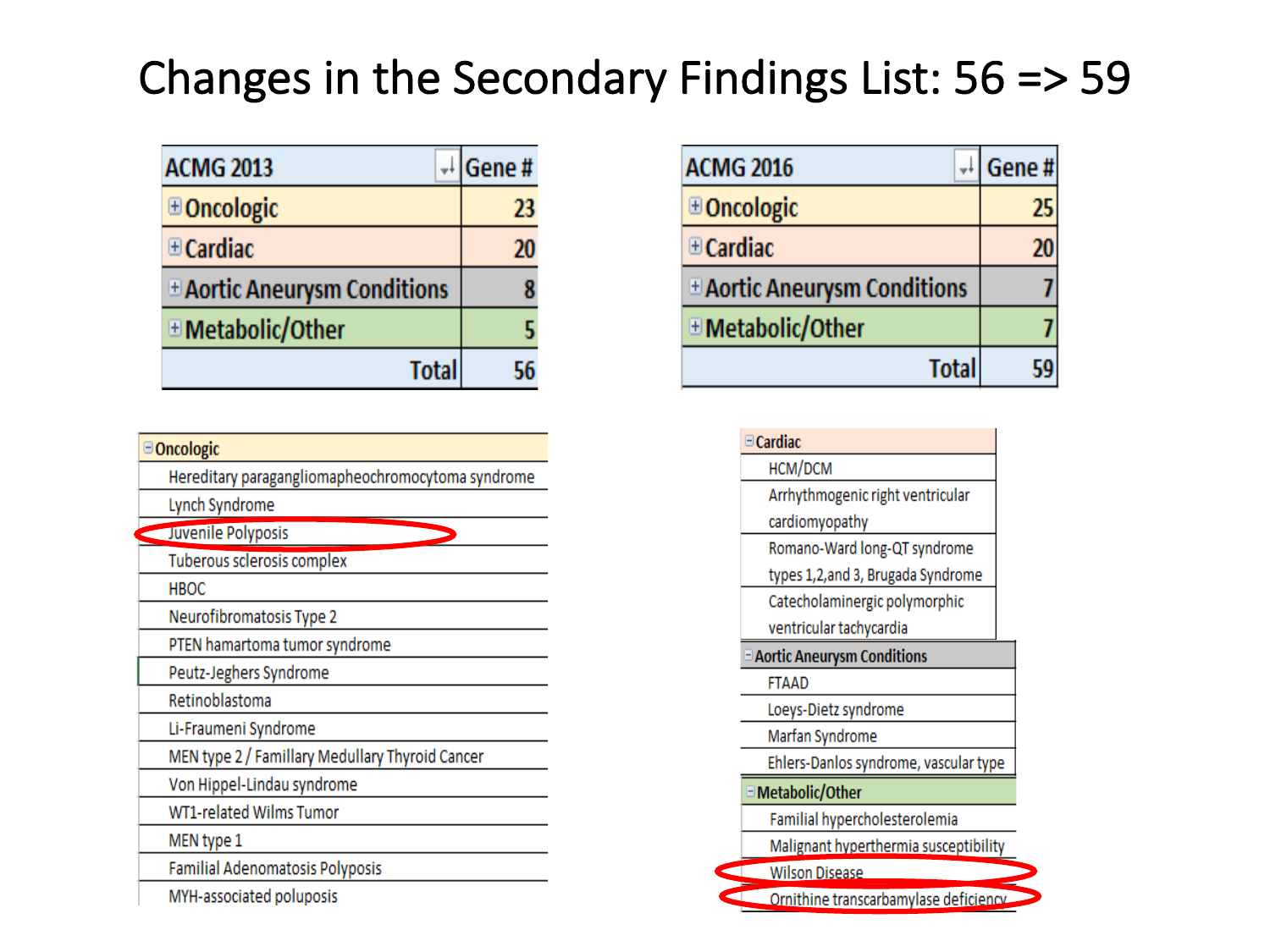### Four Genes Added and One Gene Removed from the List

A. Add

|                                          | MIM        | <b>PMID Gene</b>     | <b>Typical</b>                    |               | MIM    |                    | <b>Variants to</b>            |
|------------------------------------------|------------|----------------------|-----------------------------------|---------------|--------|--------------------|-------------------------------|
| Phenotype                                | disorder   | <b>Reviews Entry</b> | age of onset                      | Gene          | gene   | <b>Inheritance</b> | report <sup>a</sup>           |
| Juvenile polyposis                       | 174900     | 20301642             | Child/adult                       | <b>BMPR1A</b> | 601299 | AD                 | KP and EP                     |
|                                          |            |                      |                                   | SMAD4         | 600993 |                    |                               |
| Wilson disease                           | 277900     | 20301685             | Child                             | ATP7B         | 606882 | ARb                | KP and EP                     |
| Ornithine transcarbamylase<br>deficiency | 311250     | 24006547             | Newborn (male)/<br>child (female) | <b>OTC</b>    | 300461 | <b>XL</b>          | KP and EP<br>(hemi, het, hom) |
| <b>B.</b> Remove                         |            |                      |                                   |               |        |                    |                               |
|                                          | <b>MIM</b> | <b>PMID Gene</b>     | Typical                           |               | MIM    |                    | <b>Variants to</b>            |
|                                          |            |                      |                                   |               |        |                    |                               |

| Phenotype                                             | IVIIIVI<br>disorder | <b>TIVIID OCHE</b><br><b>Reviews Entry</b> | TVDICAL<br>age of onset | Gene | IVIIIVI<br>gene | Inheritance | vanants to<br>report |
|-------------------------------------------------------|---------------------|--------------------------------------------|-------------------------|------|-----------------|-------------|----------------------|
| Familial thoracic aortic<br>aneurysms and dissections | 613780              | 20301299                                   | Child                   | MYLK | 600922          | AD          | Not applicable       |

aKP: known pathogenic, sequence variation is previously reported and is a recognized cause of the disorder; EP: expected pathogenic, sequence variation is previously unreported and is of the type that is expected to cause the disorder. <sup>b</sup>We recommend searching only for individuals with biallelic mutations.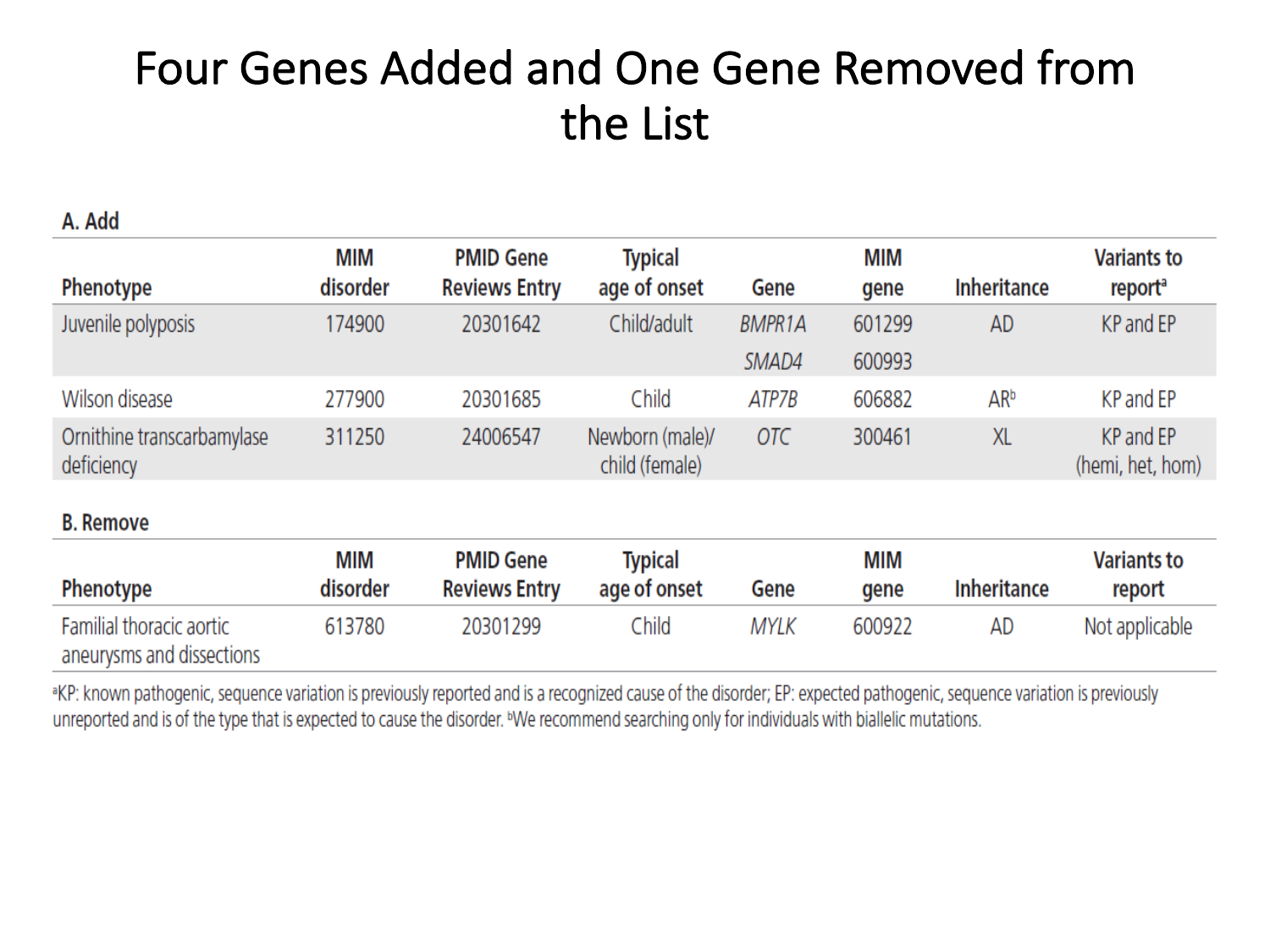## **Actionability Criteria**

#### Semi-quantitative Metric (SQM)

| Category                         | Levels                                                                                                                                                                                                                                                 | Level of Evidence                                                                                                                                          |
|----------------------------------|--------------------------------------------------------------------------------------------------------------------------------------------------------------------------------------------------------------------------------------------------------|------------------------------------------------------------------------------------------------------------------------------------------------------------|
| Severity                         | 3 - sudden death<br>2 - possible death or major morbidity<br>1 - modest morbidity<br>0 - minimal or no morbidity                                                                                                                                       | <b>NA</b>                                                                                                                                                  |
| Likelihood of<br><b>Disease</b>  | $3 - 240\%$ chance<br>2 - 5-39% chance<br>$1 - 1 - 4%$ chance<br>$0 - 1\%$ chance or unknown                                                                                                                                                           | $A =$ substantial evidence<br>$B =$ moderate evidence<br>$C = minimal evidence$<br>$D = poor evidence$<br>$E$ = expert contributed evidence                |
| Efficacy of<br>Intervention      | 3 - highly effective<br>2 - moderately effective<br>1 - minimally effective<br>0 - ineffective/no intervention<br>$IN^*$ – ineffective/no intervention                                                                                                 | $A =$ substantial evidence<br>$B =$ moderate evidence<br>$C = minimal evidence$<br>$D =$ poor or conflicting evidence<br>$E$ = expert contributed evidence |
| Nature of<br><b>Intervention</b> | 3 - low risk/medically acceptable/ low intensity intervention<br>2 - moderately acceptable/risk/ intensive interventions<br>1 - greater risk/less acceptable/ substantial interventions<br>0 - high risk/poor acceptable/ intensive or no intervention | <b>NA</b>                                                                                                                                                  |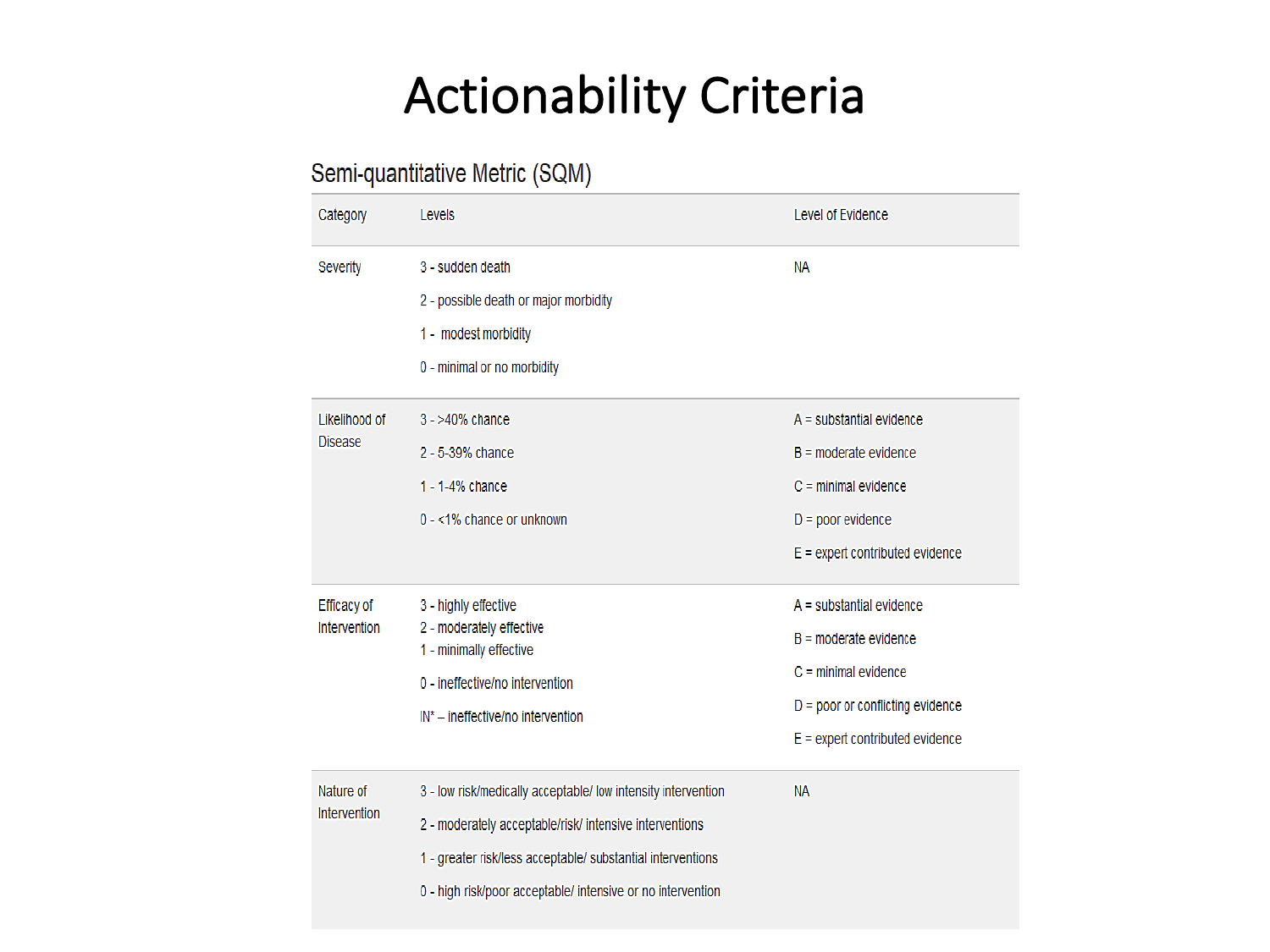## Rational for Adding/Subtracting Genes

| Gene                | <b>Disease</b>                                          | Rationale                                                                                                                                                                                                                                                                                                                                                                                                                                                                                                                                                               |
|---------------------|---------------------------------------------------------|-------------------------------------------------------------------------------------------------------------------------------------------------------------------------------------------------------------------------------------------------------------------------------------------------------------------------------------------------------------------------------------------------------------------------------------------------------------------------------------------------------------------------------------------------------------------------|
| BMPR1<br>A<br>SMAD4 | Juvenile<br><b>Polyposis</b>                            | Possible death or major morbidity<br>High penetrance<br>Highly effective intervention<br>Moderately acceptable medical risk during interventions                                                                                                                                                                                                                                                                                                                                                                                                                        |
| ATP7B               | <b>Wilson Disease</b>                                   | Possible death or major morbidity<br>High penetrance<br>Highly effective intervention<br>Moderately acceptable medical risk during interventions                                                                                                                                                                                                                                                                                                                                                                                                                        |
| <b>OTC</b>          | Ornithine<br>transcabamylase <sup>•</sup><br>deficiency | Possible death or major morbidity<br>Nearly full penetrance in males; 20 to 30% in heterozygous females.<br>Moderately effective intervention<br>Low-moderately acceptable medical risk during interventions                                                                                                                                                                                                                                                                                                                                                            |
| <b>MYLK</b>         | <b>FTAAD</b>                                            | Rarity of known pathogenic variants<br>Lack of effective confirmatory test, screening modality, or intervention to prevent morbidity or mortality from FTAAD<br>Aortic dissection related to variants in MYLK often presents without a history of aortic enlargement, the<br>$\bullet$<br>intervention of echocardiogram may be falsely reassuring and may not prevent sudden cardiac death.<br>There is insufficient evidence on the appropriate age to begin medications and the efficacy of this<br>$\bullet$<br>intervention to reduce dynamic stress on the aorta. |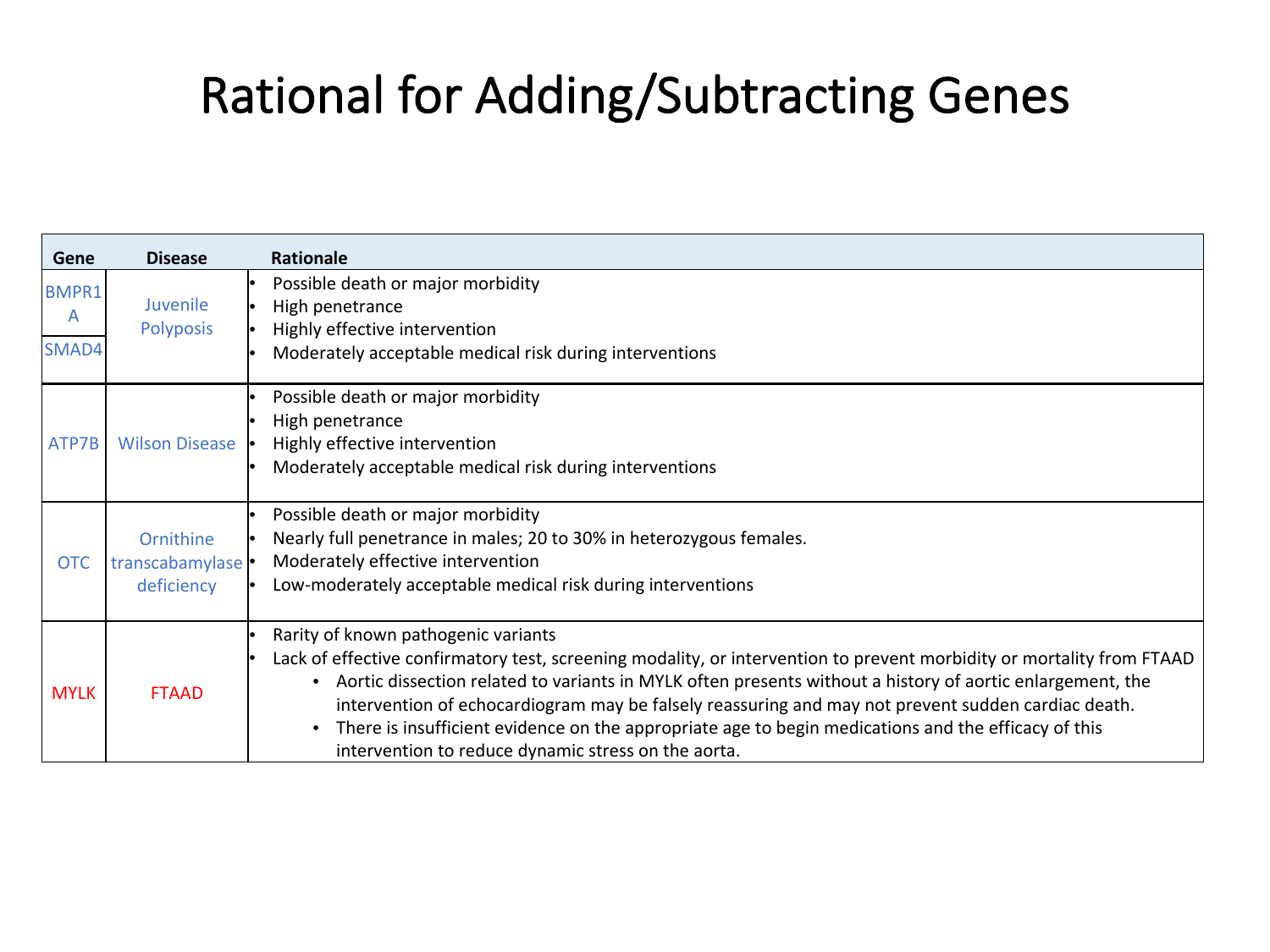# Juvenile Polyposis (BMPR1A and SMAD4)

- $\blacktriangleright$  An individual with a KP/EP variant in BMPR1A has a more than 90% chance of developing polyps and a 10-50% lifetime risk of developing cancer.
- $\cdot$  The majority of patients with clinical features of the disease have colon polyps by age 20, and colon cancer typically develops by the mid-40s.
- $\blacktriangleright$  Screening via endoscopy with histological confirmation of juvenile-type polyps is readily available, highly sensitive, effective at reducing morbidity, and presents minimal risk or burden.
- $\blacktriangleright$  Although most individuals with a BMPR1A variant have a positive family history, many cases remain undetected because GI cancer screening is not routine in the general population before age 50.
- Penetrance of KP/EP variants in SMAD4 is estimated to be approximately 20% for colon cancer by age 35 and nearly 70% by age 65, with the average age of onset reported to be in the early 40s.
- $\cdot$  Gastric cancer occurs in approximately 21% of patients with gastric polyps. Screening via colonoscopy and upper GI endoscopy for polyps are effective interventions for risk reduction.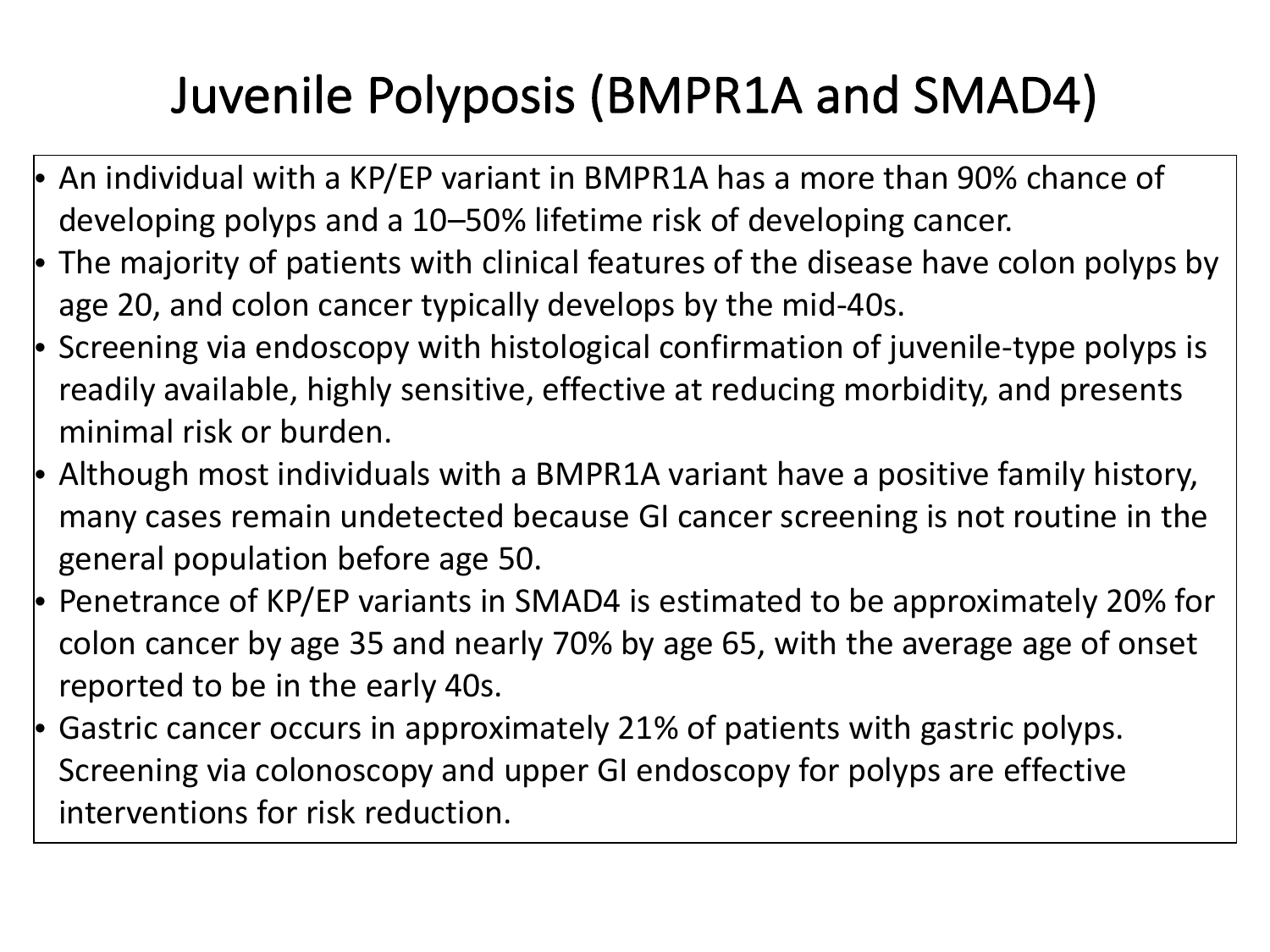# Wilson Disease (ATP7B)

- $\blacktriangleright$  Morbidity among homozygotes directly correlates with copper deposition in the liver, brain, and eye.
- $\blacktriangleright$  The disease is progressive, and, if left untreated, premature death is likely. In some cases, liver failure may be the presenting sign.
- $\cdot$  Given its long recognition as a Mendelian disorder, it is reasonable to consider Wilson disease to be at least relatively highly penetrant. Expressivity is variable.
- $\cdot$  Treatment for Wilson disease involves administration of copper chelating agents and/or zinc to block intestinal absorption of copper; treatment is extremely effective when administered prior to the onset of symptoms.
- $\cdot$  Sanger sequencing of the ATP7B gene is considered confirmatory in asymptomatic patients. In symptomatic patients, in addition to Sanger sequencing, the results of serum ceruloplasmin, serum copper concentration, and 14-hour urine copper excretion can be diagnostic.
- The ClinGen Actionability scoring process generated a high actionability score of 10/12 for copper chelation and zinc therapy in the treatment of ATP7B associated liver disease and/or neuropsychiatric disease.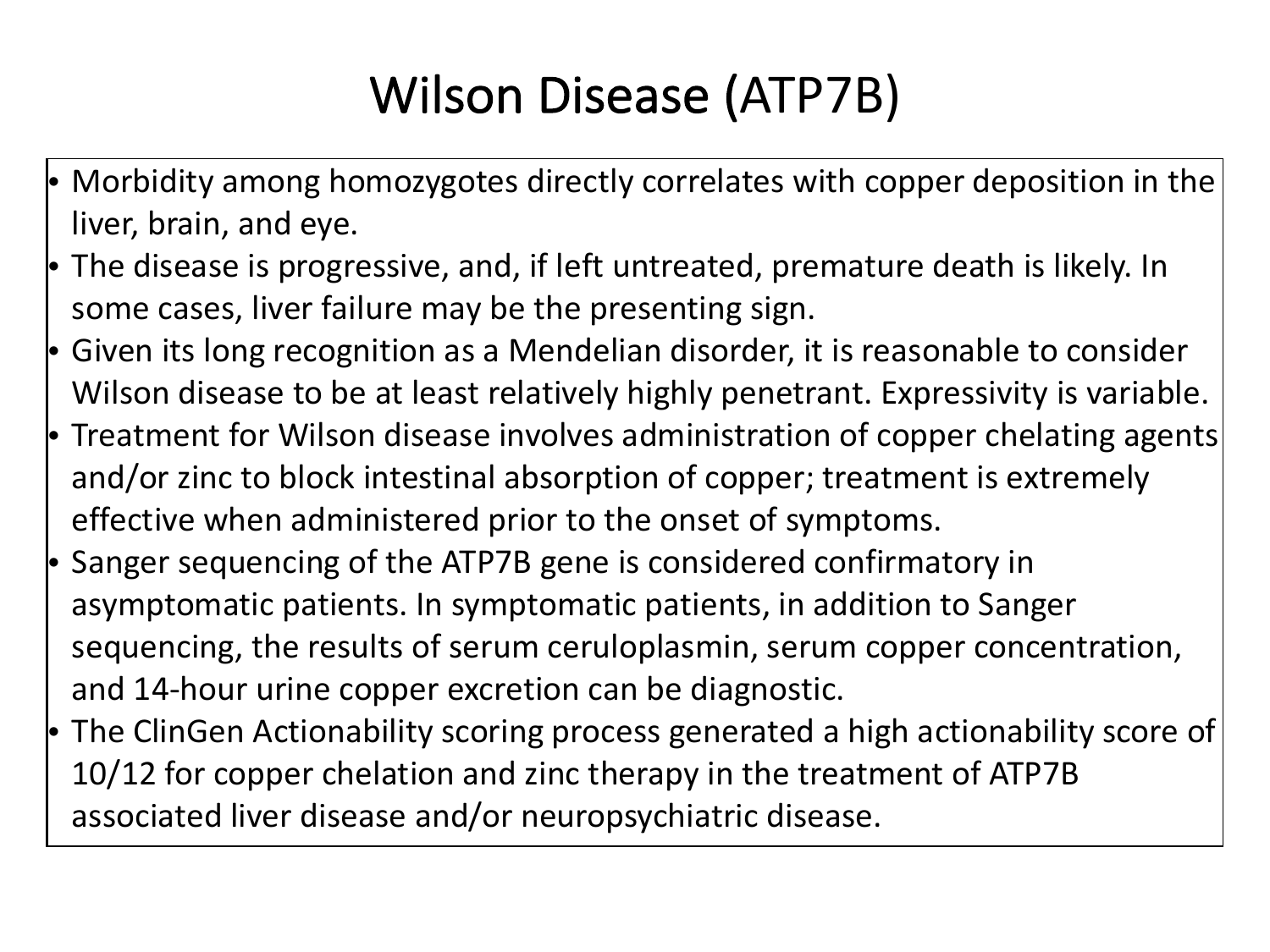# Ornithine Transcarbamylase Deficiency (OTC)

- Penetrance in hemizygous males is nearly 100%, although cases in which there is partial expression of the mutated allele with residual enzyme activity often present later with milder symptoms. In heterozygous females, penetrance estimates range from approximately 20 to 30%. The phenotype among affected females varies widely from mild to severe, depending primarily on the pattern of X-inactivation of the gene in hepatocytes.
- Interventions exist to prevent crises and ameliorate outcomes, including protein restriction in the diet and medications that remove ammonia by alternate metabolic pathways. These treatments are most useful in symptomatic heterozygous females and among males with later onset or partial disease.
- Medical management may also include the potential for prolonged hospitalization during illness as well as dialysis for acute crises with hyperammonemia to help prevent or minimize brain damage. For males with severe disease who present in the neonatal period, and for some males and females with later-onset disease, liver transplantation is recommended due to the high risk for recurrent hyperammonemia, subsequent neurological deterioration, and/or death.
- OTC deficiency is included on newborn screening panels in only some states; however, males with severe disease often become ill in the first 2–3 days of life, when newborn screening results are not yet available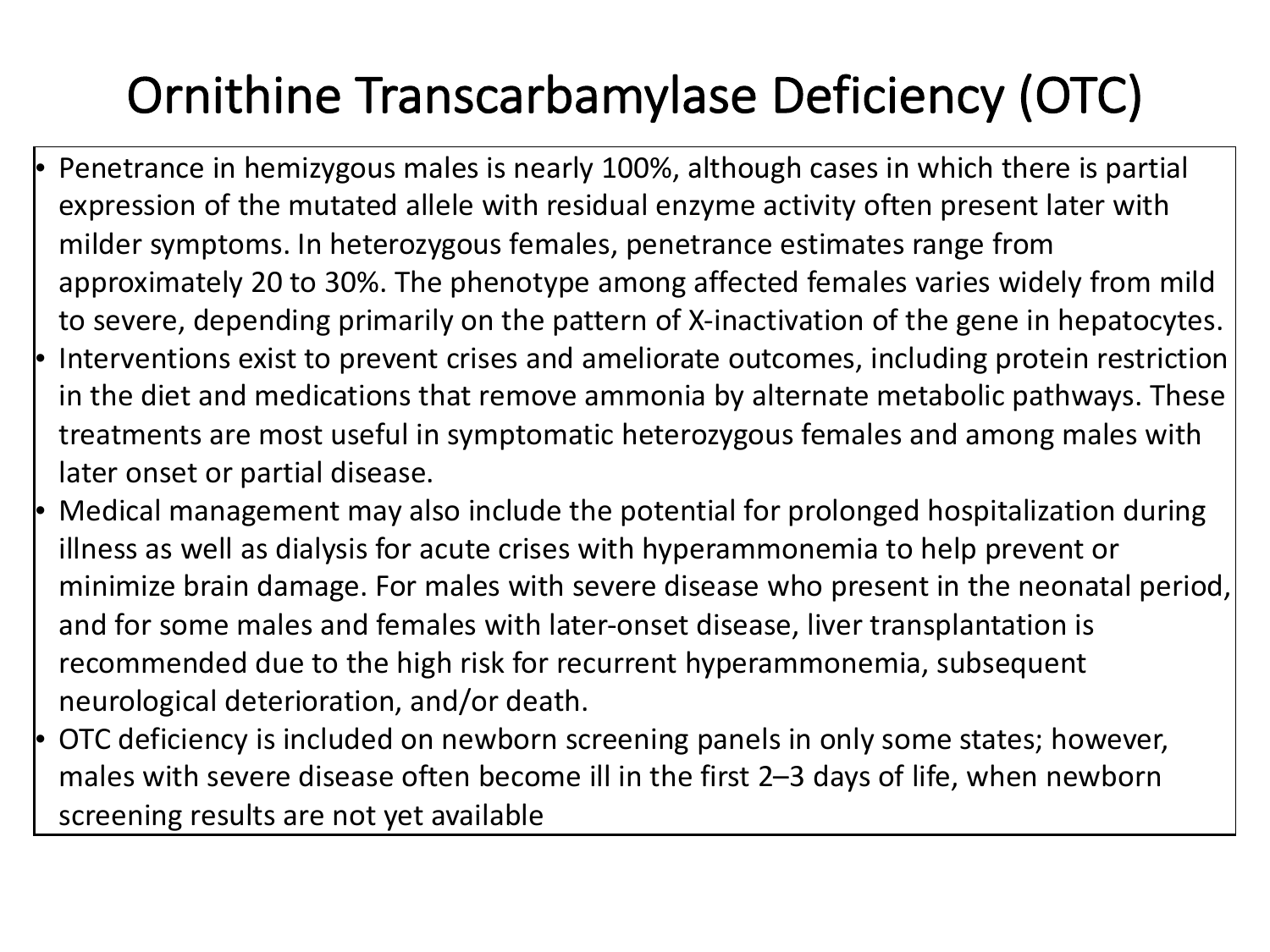# Familial Thoracic Aortic Aneurysms (MYLK)

- $\cdot$  Rarity of known pathogenic variants
- $\cdot$  Lack of effective confirmatory test, screening modality, or intervention to prevent morbidity or mortality from FTAAD
	- Aortic dissection related to variants in MYLK often presents without a history of aortic enlargement, the intervention of echocardiogram may be falsely reassuring and may not prevent sudden cardiac death.
	- There is insufficient evidence on the appropriate age to begin medications and the efficacy of this intervention to reduce dynamic stress on the aorta.